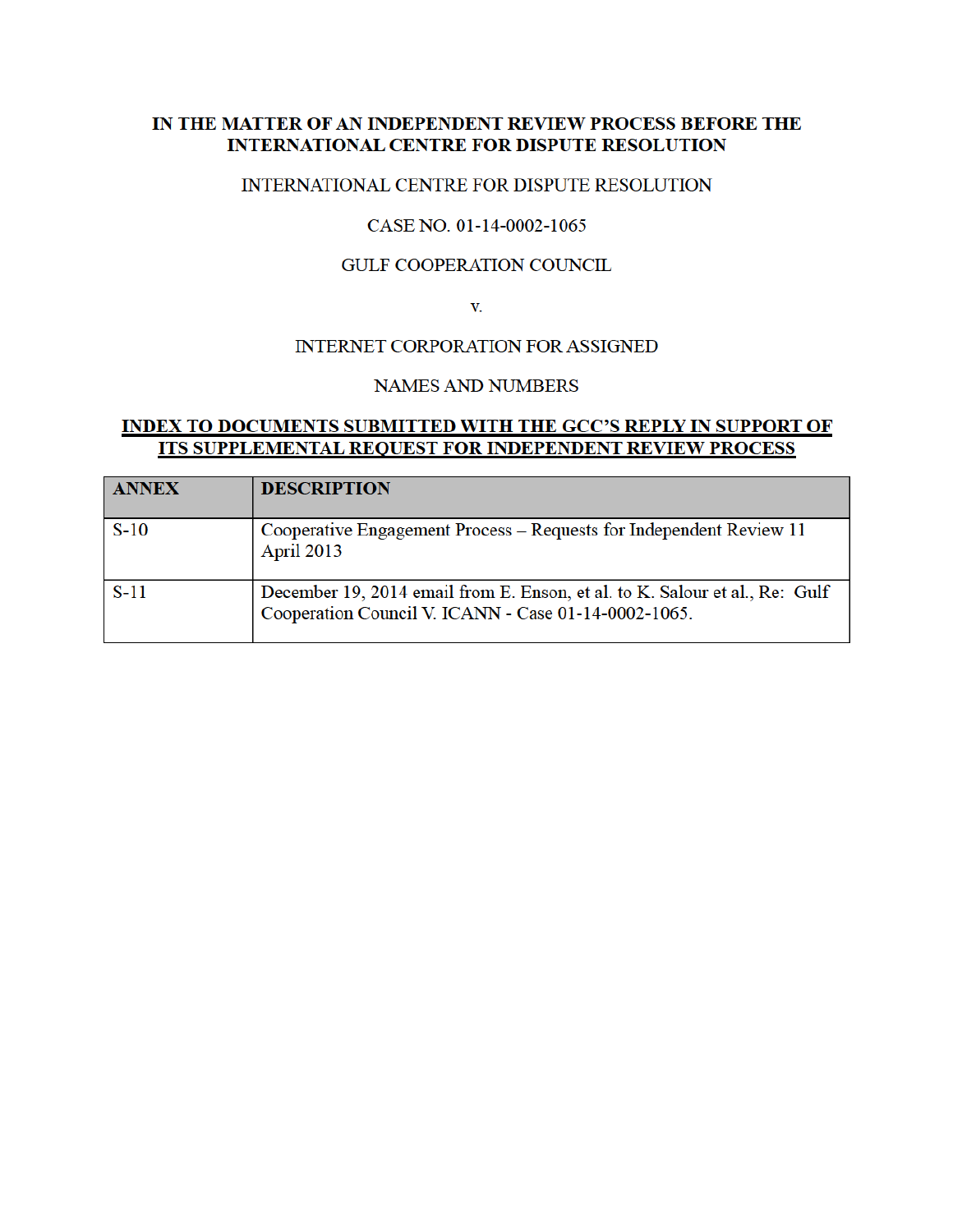# **ANNEX S-10**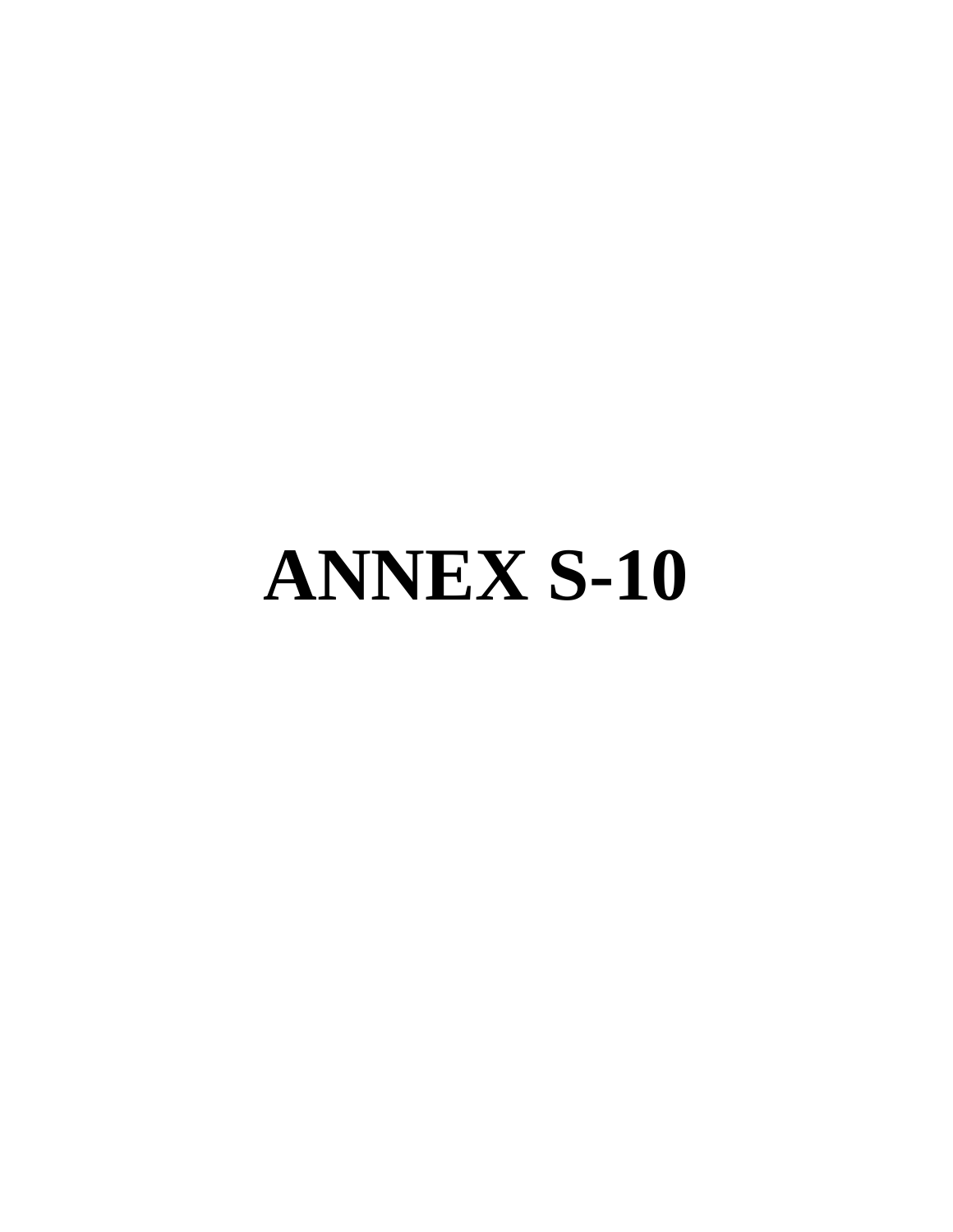# Cooperative Engagement Process - Requests for Independent Review 11 April 2013

As specified in Article IV, Section 3 of the ICANN Bylaws, prior to initiating an independent review process, the complainant is urged to enter into a period of cooperative engagement with ICANN for the purpose of resolving or narrowing the issues that are contemplated to be brought to the IRP. It is contemplated that this cooperative engagement process will be initiated prior to the requesting party incurring any costs in the preparation of a request for independent review. Cooperative engagement is expected to be among ICANN and the requesting party, without reference to outside counsel.

The Cooperative Engagement Process is as follows:

- 1. In the event the requesting party elects to proceed to cooperative engagement prior to filing a request for independent review, the requesting party may invoke the cooperative engagement process by providing written notice to ICANN at [independentreview@icann.org], noting the invocation of the process, identifying the Board action(s) at issue, identifying the provisions of the ICANN Bylaws or Articles of Incorporation that are alleged to be violated, and designating a single point of contact for the resolution of the issue.
- 2. The requesting party must initiate cooperative engagement within fifteen (15) days of the posting of the minutes of the Board (and the accompanying Board Briefing Materials, if available) that the requesting party's contends demonstrates that the ICANN Board violated its Bylaws or Articles of Incorporation
- 3. Within three (3) business days, ICANN shall designate a single executive to serve as the point of contact for the resolution of the issue, and provide notice of the designation to the requestor.
- 4. Within two (2) business days of ICANN providing notice of its designated representatives, the requestor and ICANN's representatives shall confer by telephone or in person to attempt to resolve the issue and determine if any issues remain for the independent review process, or whether the matter should be brought to the ICANN Board's attention.
- 5. If the representatives are not able to resolve the issue or agree on a narrowing of issues, or a reference to the ICANN Board, during the first conference, they shall further meet in person at a location mutually agreed to within 7 (seven) calendar days after such initial conference, at which the parties shall attempt to reach a definitive agreement on the resolution of the issue or on the narrowing of issues remaining for the independent review process, or whether the matter should be brought to the ICANN Board's attention.
- 6. The time schedule and process may be modified as agreed to by both ICANN and the requester, in writing.

If ICANN and the requestor have not agreed to a resolution of issues upon the conclusion of the cooperative engagement process, or if issues remain for a request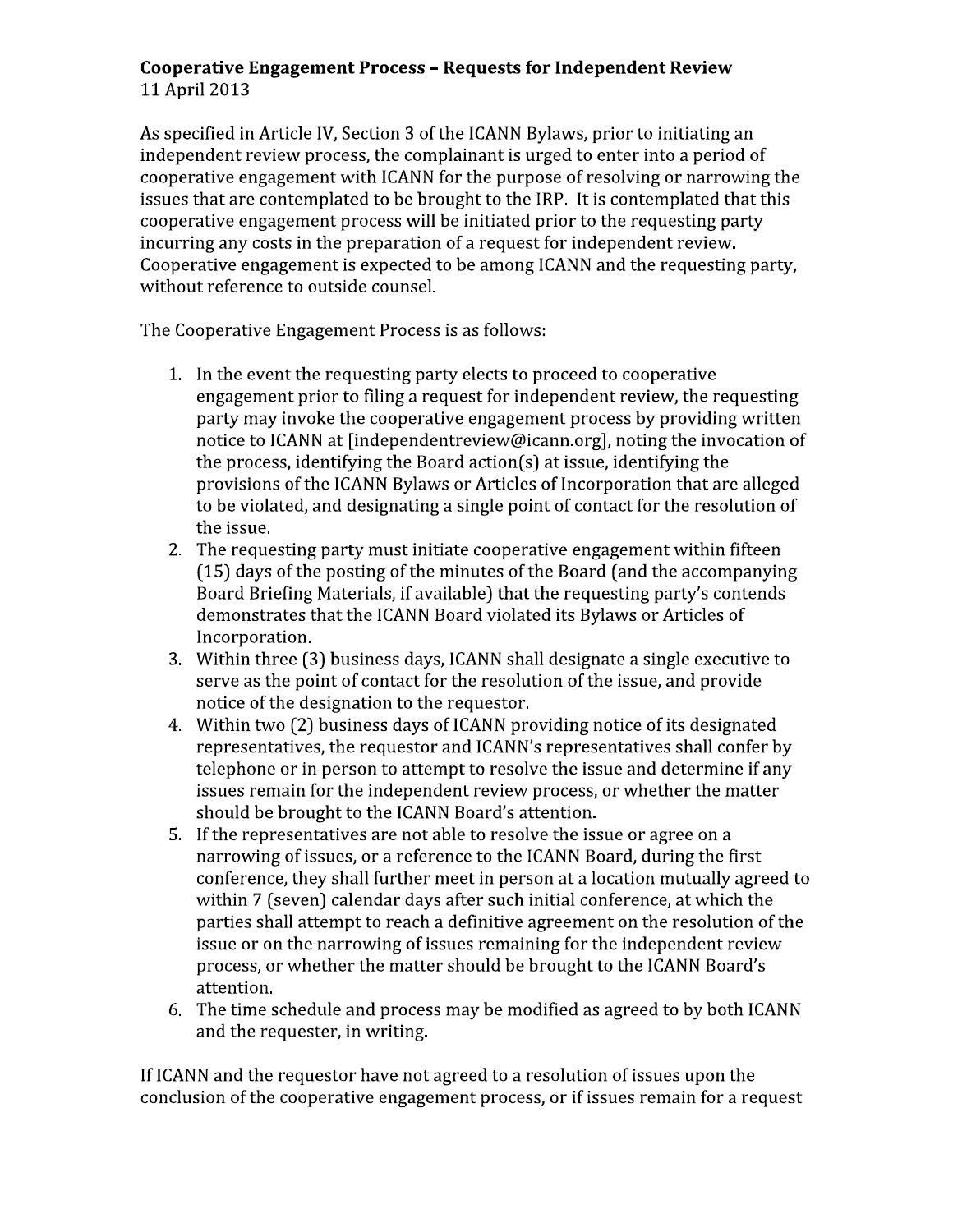# Cooperative Engagement Process - Requests for Independent Review 11 April 2013

for independent review, the requestor's time to file a request for independent review designated in the Bylaws shall be extended for each day of the cooperative engagement process, but in no event, absent mutual written agreement by the parties, shall the extension be for more than fourteen (14) days.

Pursuant to the Bylaws, if the party requesting the independent review does not participate in good faith in the cooperative engagement process and ICANN is the prevailing party in the independent review proceedings, the IRP panel must award to ICANN all reasonable fees and costs incurred by ICANN in the proceeding, including legal fees. ICANN is expected to participate in the cooperative engagement process in good faith.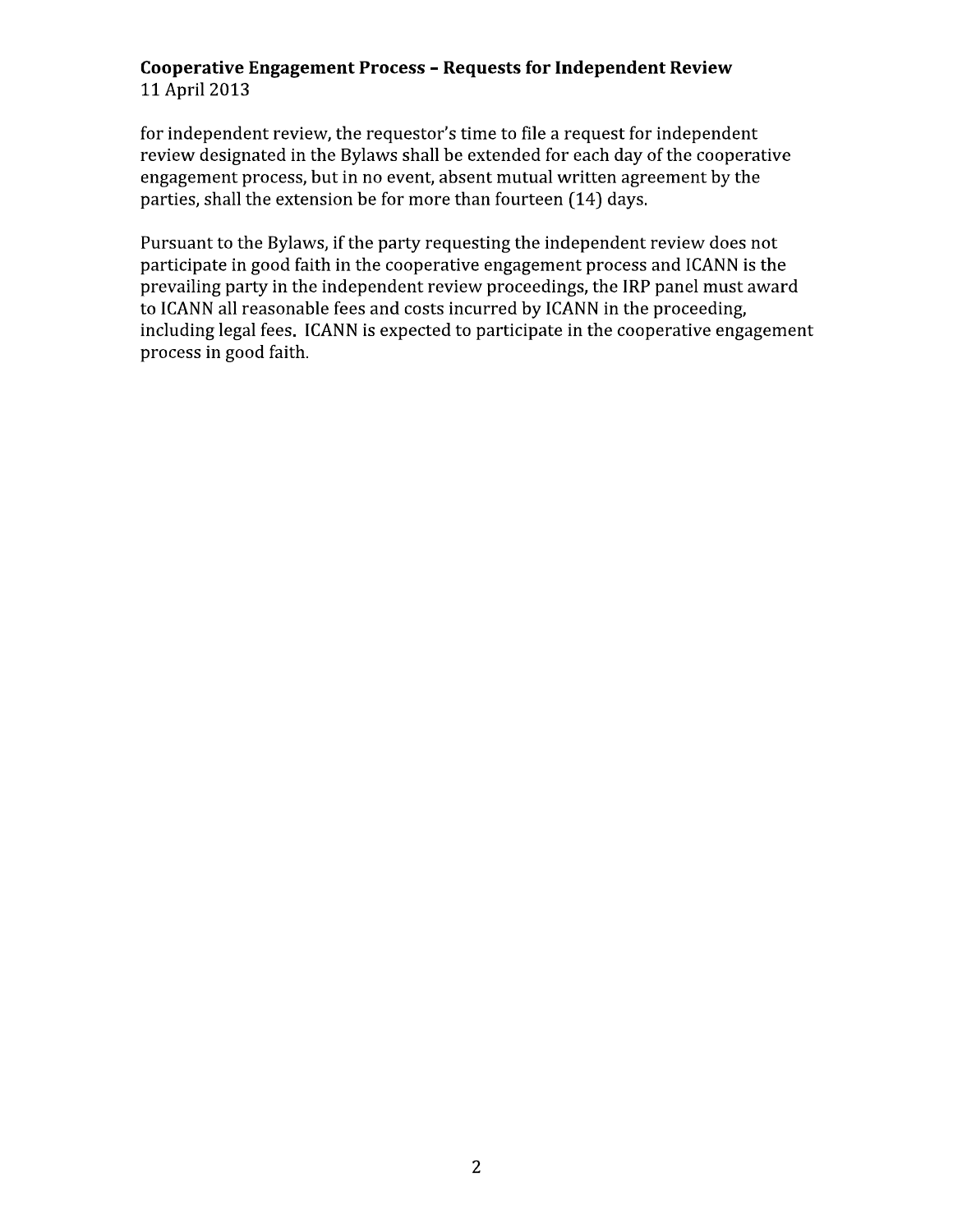# **ANNEX S-11**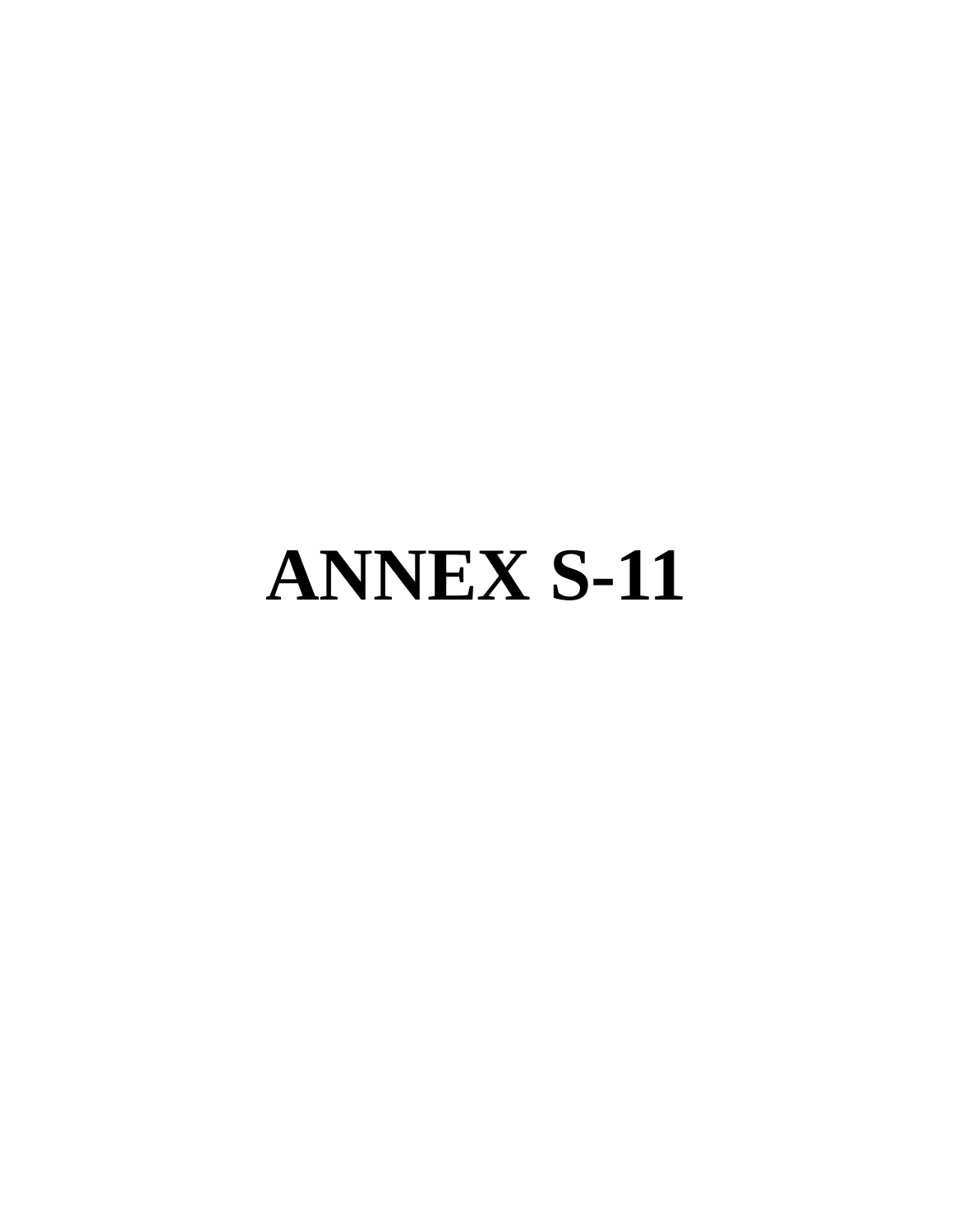### **Salour, Kamran**

| From:    | Eric P. Enson <epenson@jonesday.com></epenson@jonesday.com> |
|----------|-------------------------------------------------------------|
| Sent:    | Friday, December 19, 2014 12:47 PM                          |
| To:      | Salour, Kamran                                              |
| Cc:      | Kohne, Natasha; 'Rachel Zernik'                             |
| Subject: | Gulf Cooperation Council V. ICANN - Case 01-14-0002-1065    |

Natasha and Kamran,

I am following up on the discussions yesterday. There were essentially four issues discussed.

 First, it appears that the parties are in agreement that an in-person IRP hearing should take place only in extraordinary circumstances. If the IRP Panel were to determine that an in-person hearing is appropriate, that hearing will be held in Los Angeles, California.

 Second, the parties are in agreement that they do not wish to proceed with the ICDR's mediation program in order to resolve this IRP.

 Third, the parties have not agreed on a method for selecting the IRP Panel. The GCC would like the ICDR to generate a list of potential panelists and the parties will then strike and rank the potential panelists. Based on ICDR's review of the rankings, the ICDR will select to the top two panelists and those two panelists will then select the chair. If the two panelist cannot agree on a chair, the ICDR will select. ICANN would prefer a more traditional system for selecting IRP panels. That is, both parties appoint a panelist, and those two panelists, assuming they are free of conflicts and there are no objections, select the chair. As I said, this is the customary method used in IRPs and we believe it is quicker, more efficient and less expensive to follow this process. The elements of speed, efficiency and reduced costs, as you know, are hallmarks of the IRP and ICANN believes they should be given consideration in the panel selection process, particularly where the GCC is seeking emergency relief. Perhaps we can discuss this on Monday before you send your letter to the ICDR.

 Fourth, during the call yesterday, you mentioned the possibility of entering a Cooperative Engagement Process ("CEP"), as set forth in ICANN's Bylaws. A CEP is supposed to take place before the filing of an IRP in the hope of avoiding, or at least minimizing, the costs associated with an IRP. That, obviously, did not happen in this matter. In addition, a CEP is supposed to be a dialogue between the parties, rather than counsel for the parties. ICANN is always willing to discuss amicable resolutions of issues, but I think we need additional information from the GCC before agreeing to engage in a CEP, at this point. First, ICANN would like to know whether the GCC believes that there is a realistic possibility that the GCC would dismiss its IRP based on CEP discussions. The reason this is important to ICANN is because ICANN representatives informed GCC representative, on several occasions, that the CEP was available to the GCC and should be invoked before the filing of an IRP. In other words, ICANN would like to know what has changed from the GCC's perspective. Second, is the GCC proposing a CEP involving counsel or just the parties? Third, when would this CEP take place? A CEP after a declaration on the GCC's Emergency Request may greatly alter the parties' positions in a CEP. With the holidays approaching, ICANN's holiday shut down, and the soon-approaching hearing on the GCC's Emergency Request, it will be difficult, I think, to complete a CEP before we have a declaration on the GCC's Emergency Request. This is another issue we can discuss on Monday.

As of know, I am free all day Monday. Please let me know how you would like to proceed. Thank you.

Eric

Eric P. Enson **JONES DAY® - One Firm Worldwide** 555 S. Flower St., 50th Floor Los Angeles, CA. 90071 Office +213.243.2304 Mobile Contact Information RedactedEmail epenson@jonesday.com